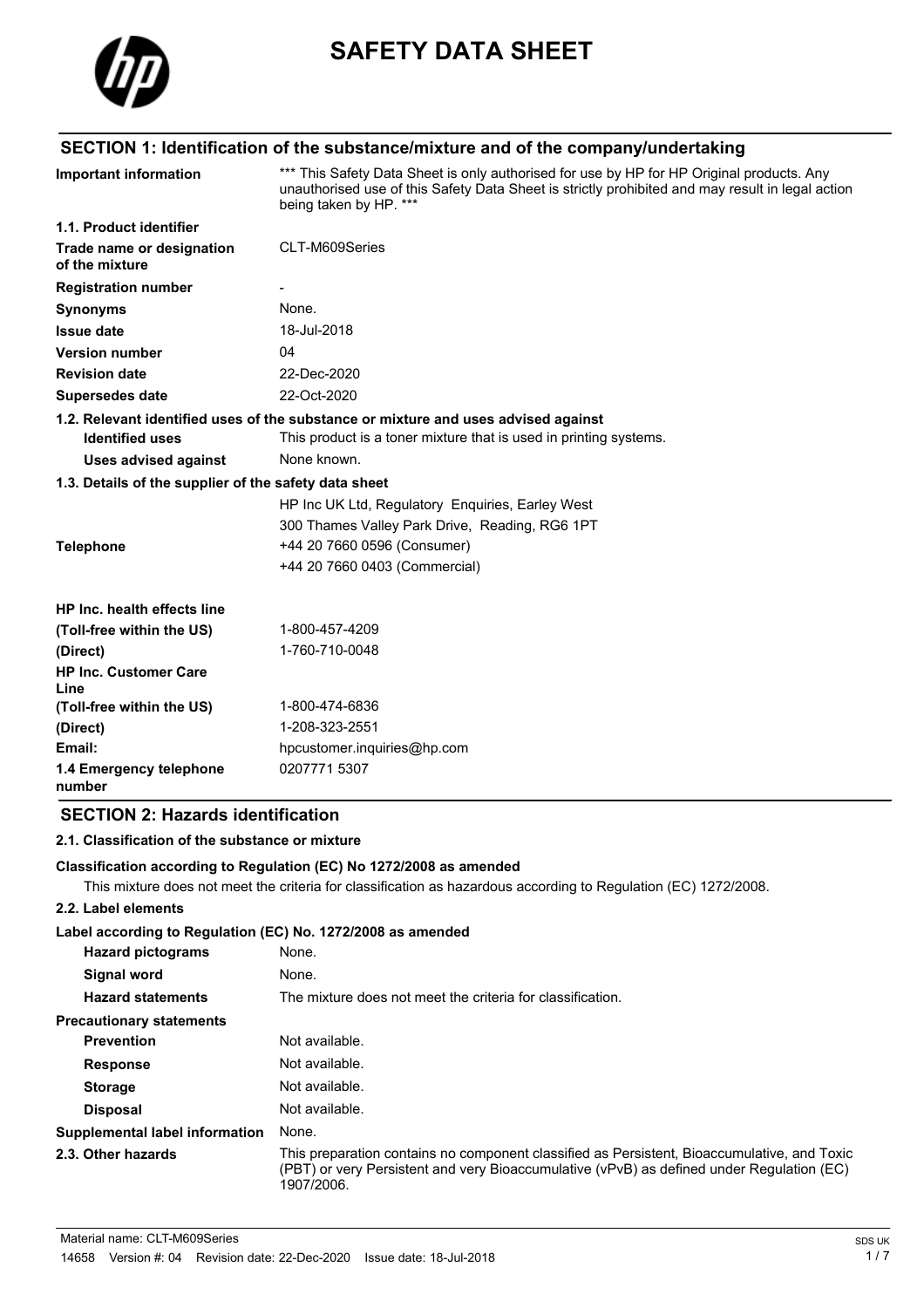## **SECTION 3: Composition/information on ingredients**

### **3.2. Mixtures**

The components are not hazardous or are below required disclosure limits.

| <b>SECTION 4: First aid measures</b>                                                  |                                                                                                                                                                                                   |
|---------------------------------------------------------------------------------------|---------------------------------------------------------------------------------------------------------------------------------------------------------------------------------------------------|
| <b>General information</b>                                                            | Ensure that medical personnel are aware of the material(s) involved, and take precautions to<br>protect themselves.                                                                               |
| 4.1. Description of first aid measures                                                |                                                                                                                                                                                                   |
| <b>Inhalation</b>                                                                     | Move person to fresh air immediately. If irritation persists, consult a physician.                                                                                                                |
| <b>Skin contact</b>                                                                   | Wash affected areas thoroughly with mild soap and water. Get medical attention if irritation<br>develops or persists.                                                                             |
| Eye contact                                                                           | Do not rub eyes. Immediately flush with large amounts of clean, warm water (low pressure) for at<br>least 15 minutes or until particles are removed. If irritation persists, consult a physician. |
| Ingestion                                                                             | Rinse mouth with water. Drink one to two glasses of water. DO NOT induce vomiting. Get medical<br>attention immediately.                                                                          |
| 4.2. Most important symptoms<br>and effects, both acute and<br>delayed                | Difficulty in breathing. Coughing.                                                                                                                                                                |
| 4.3. Indication of any<br>immediate medical attention<br>and special treatment needed | Treat symptomatically.                                                                                                                                                                            |
|                                                                                       |                                                                                                                                                                                                   |

## **SECTION 5: Firefighting measures**

| <b>General fire hazards</b>                                   | No unusual fire or explosion hazards noted.                                                     |
|---------------------------------------------------------------|-------------------------------------------------------------------------------------------------|
| 5.1. Extinguishing media                                      |                                                                                                 |
| Suitable extinguishing<br>media                               | Dry chemical, foam, carbon dioxide, water fog.                                                  |
| Unsuitable extinguishing<br>media                             | Do not use water jet as an extinguisher, as this will spread the fire.                          |
| 5.2. Special hazards arising<br>from the substance or mixture | During fire, gases hazardous to health may be formed.                                           |
| 5.3. Advice for firefighters                                  |                                                                                                 |
| Special protective<br>equipment for firefighters              | Firefighters should wear full protective clothing including self contained breathing apparatus. |
| <b>Special fire fighting</b><br>procedures                    | Move containers from fire area if you can do so without risk.                                   |
| <b>Specific methods</b>                                       | Use standard firefighting procedures and consider the hazards of other involved materials.      |

## **SECTION 6: Accidental release measures**

| 6.1. Personal precautions, protective equipment and emergency procedures |                                                                                                                                                                                                                                                                                                                                                                              |
|--------------------------------------------------------------------------|------------------------------------------------------------------------------------------------------------------------------------------------------------------------------------------------------------------------------------------------------------------------------------------------------------------------------------------------------------------------------|
| For non-emergency<br>personnel                                           | Keep unnecessary personnel away. Wear appropriate protective equipment and clothing during<br>clean-up. Use a NIOSH/MSHA approved respirator if there is a risk of exposure to dust/fume at<br>levels exceeding the exposure limits. See Section 8 of the SDS for Personal Protective Equipment.                                                                             |
| For emergency responders                                                 | Not available.                                                                                                                                                                                                                                                                                                                                                               |
| 6.2. Environmental precautions                                           | Avoid discharge into drains, water courses or onto the ground.                                                                                                                                                                                                                                                                                                               |
| 6.3. Methods and material for<br>containment and cleaning up             | Avoid the generation of dusts during clean-up. Use explosion proof electric equipment. Collect dust<br>using a vacuum cleaner equipped with HEPA filter. The product is immiscible with water and will<br>spread on the water surface. Stop the flow of material, if this is without risk. Sweep up or vacuum<br>up spillage and collect in suitable container for disposal. |
| 6.4. Reference to other<br>sections                                      | See Section 8 of the SDS for Personal Protective Equipment. See also section 13 Disposal<br>considerations.                                                                                                                                                                                                                                                                  |

## **SECTION 7: Handling and storage**

| 7.1. Precautions for safe<br>handling                                   | Minimize dust generation and accumulation. Use local exhaust ventilation. Avoid prolonged<br>exposure. Practice good housekeeping.                   |
|-------------------------------------------------------------------------|------------------------------------------------------------------------------------------------------------------------------------------------------|
| 7.2. Conditions for safe<br>storage, including any<br>incompatibilities | Store in tightly closed original container. Store in a well-ventilated place. Store away from<br>incompatible materials (see Section 10 of the SDS). |
| 7.3. Specific end use(s)                                                | Not available.                                                                                                                                       |

## **SECTION 8: Exposure controls/personal protection**

### **8.1. Control parameters**

**Occupational exposure limits** No exposure limits noted for ingredient(s).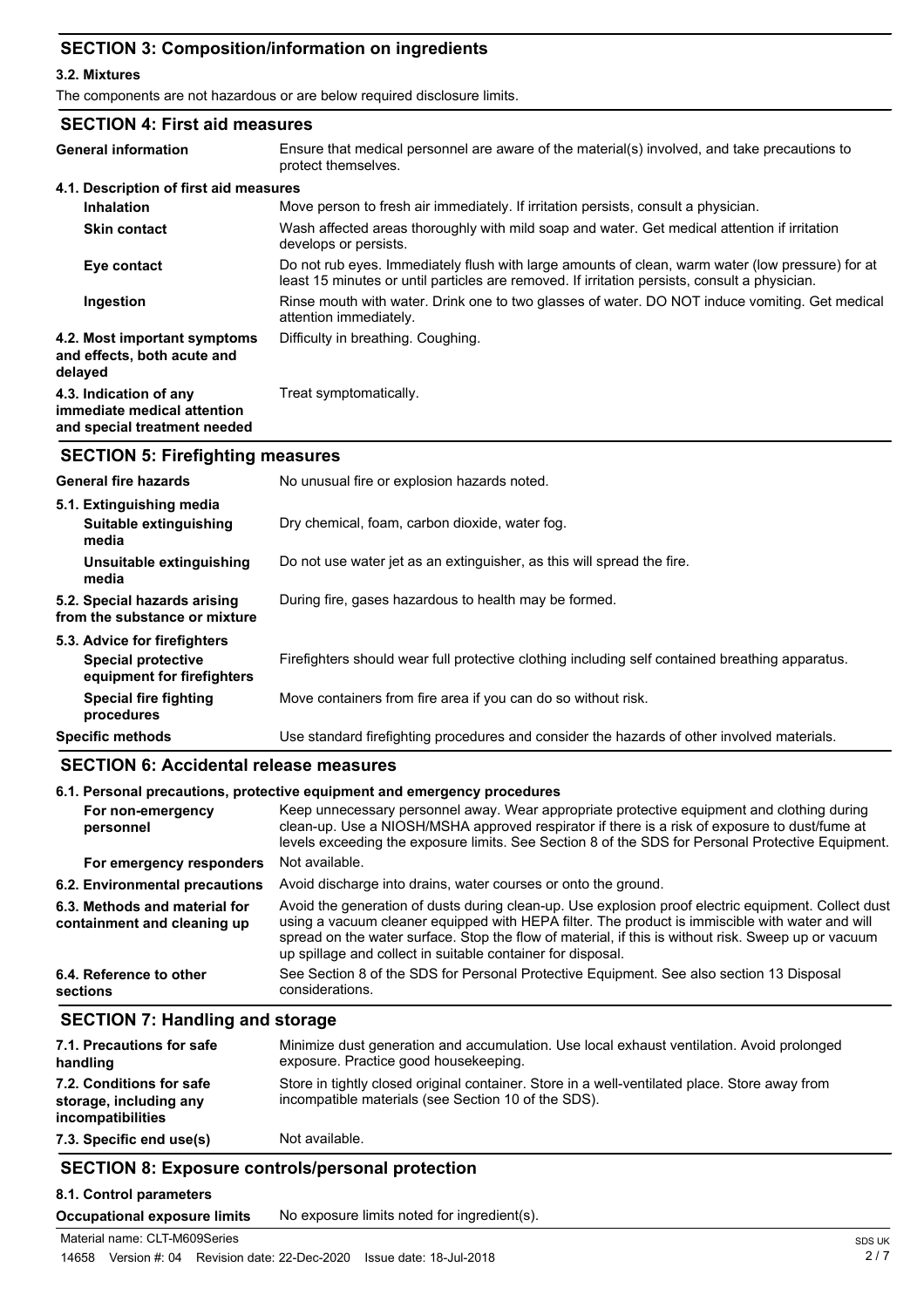| <b>Biological limit values</b>                       | No biological exposure limits noted for the ingredient(s).                                                                                                                                                                                                                                                                                                                                                                                                                                                                                                                                                                                                                                                                                             |
|------------------------------------------------------|--------------------------------------------------------------------------------------------------------------------------------------------------------------------------------------------------------------------------------------------------------------------------------------------------------------------------------------------------------------------------------------------------------------------------------------------------------------------------------------------------------------------------------------------------------------------------------------------------------------------------------------------------------------------------------------------------------------------------------------------------------|
| <b>Recommended monitoring</b><br>procedures          | Not available.                                                                                                                                                                                                                                                                                                                                                                                                                                                                                                                                                                                                                                                                                                                                         |
| Derived no effect levels<br>(DNELs)                  | Not available.                                                                                                                                                                                                                                                                                                                                                                                                                                                                                                                                                                                                                                                                                                                                         |
| <b>Predicted no effect</b><br>concentrations (PNECs) | Not available.                                                                                                                                                                                                                                                                                                                                                                                                                                                                                                                                                                                                                                                                                                                                         |
| 8.2. Exposure controls                               |                                                                                                                                                                                                                                                                                                                                                                                                                                                                                                                                                                                                                                                                                                                                                        |
| Appropriate engineering<br>controls                  | Good general ventilation should be used. Ventilation rates should be matched to conditions. If<br>applicable, use process enclosures, local exhaust ventilation, or other engineering controls to<br>maintain airborne levels below recommended exposure limits. If exposure limits have not been<br>established, maintain airborne levels to an acceptable level. If engineering measures are not<br>sufficient to maintain concentrations of dust particulates below the Occupational Exposure Limit<br>(OEL), suitable respiratory protection must be worn. If material is ground, cut, or used in any<br>operation which may generate dusts, use appropriate local exhaust ventilation to keep exposures<br>below the recommended exposure limits. |
|                                                      | Individual protection measures, such as personal protective equipment                                                                                                                                                                                                                                                                                                                                                                                                                                                                                                                                                                                                                                                                                  |
| <b>General information</b>                           | No personal respiratory protective equipment required under normal conditions of use.                                                                                                                                                                                                                                                                                                                                                                                                                                                                                                                                                                                                                                                                  |
| <b>Eye/face protection</b>                           | Wear safety glasses with side shields (or goggles).                                                                                                                                                                                                                                                                                                                                                                                                                                                                                                                                                                                                                                                                                                    |
| <b>Skin protection</b>                               |                                                                                                                                                                                                                                                                                                                                                                                                                                                                                                                                                                                                                                                                                                                                                        |
| - Hand protection                                    | Rubber gloves are recommended. Wash hands after handling.                                                                                                                                                                                                                                                                                                                                                                                                                                                                                                                                                                                                                                                                                              |
| - Other                                              | Protection suit must be worn.                                                                                                                                                                                                                                                                                                                                                                                                                                                                                                                                                                                                                                                                                                                          |
| <b>Respiratory protection</b>                        | No personal respiratory protective equipment required under normal conditions of use.                                                                                                                                                                                                                                                                                                                                                                                                                                                                                                                                                                                                                                                                  |
| <b>Thermal hazards</b>                               | Wear appropriate thermal protective clothing, when necessary.                                                                                                                                                                                                                                                                                                                                                                                                                                                                                                                                                                                                                                                                                          |
| <b>Hygiene measures</b>                              | Keep away from food, drink and animal feeding stuffs. Wash hands before breaks and immediately<br>after handling the product.                                                                                                                                                                                                                                                                                                                                                                                                                                                                                                                                                                                                                          |
| <b>Environmental exposure</b><br>controls            | Do not allow the spilled product to enter public drainage system or open water courses.                                                                                                                                                                                                                                                                                                                                                                                                                                                                                                                                                                                                                                                                |

# **SECTION 9: Physical and chemical properties**

## **9.1. Information on basic physical and chemical properties**

| Appearance                                        |                                                              |
|---------------------------------------------------|--------------------------------------------------------------|
| <b>Physical state</b>                             | Not available.                                               |
| Form                                              | Solid. Fine powder                                           |
| Color                                             | Magenta                                                      |
| Odor                                              | Odorless                                                     |
| <b>Odor threshold</b>                             | Not available.                                               |
| рH                                                | Not available.                                               |
| Melting point/freezing point                      | Not available.                                               |
| Initial boiling point and boiling<br>range        | Not available.                                               |
| <b>Flash point</b>                                | Not available.                                               |
| <b>Evaporation rate</b>                           | Not available.                                               |
| Flammability (solid, gas)                         | Not available.                                               |
| Upper/lower flammability or explosive limits      |                                                              |
| <b>Flammability limit - lower</b><br>(%)          | Not available.                                               |
| <b>Flammability limit - upper</b><br>$(\% )$      | Not available.                                               |
| Vapor pressure                                    | Not available.                                               |
| <b>Vapor density</b>                              | Not available.                                               |
| Solubility(ies)                                   |                                                              |
| Solubility (water)                                | Insoluble in water.                                          |
| Solubility (other)                                | Partially soluble in toluene, chloroform and tetrahydrofuran |
| <b>Partition coefficient</b><br>(n-octanol/water) | Not available.                                               |
| <b>Auto-ignition temperature</b>                  | Not available.                                               |
| <b>Decomposition temperature</b>                  | $>$ 392 °F ( $>$ 200 °C)                                     |

Material name: CLT-M609Series<br>14658 Version #: 04 Revision date: 22-Dec-2020 Issue date: 18-Jul-2018 14658 Version #: 04 Revision date: 22-Dec-2020 Issue date: 18-Jul-2018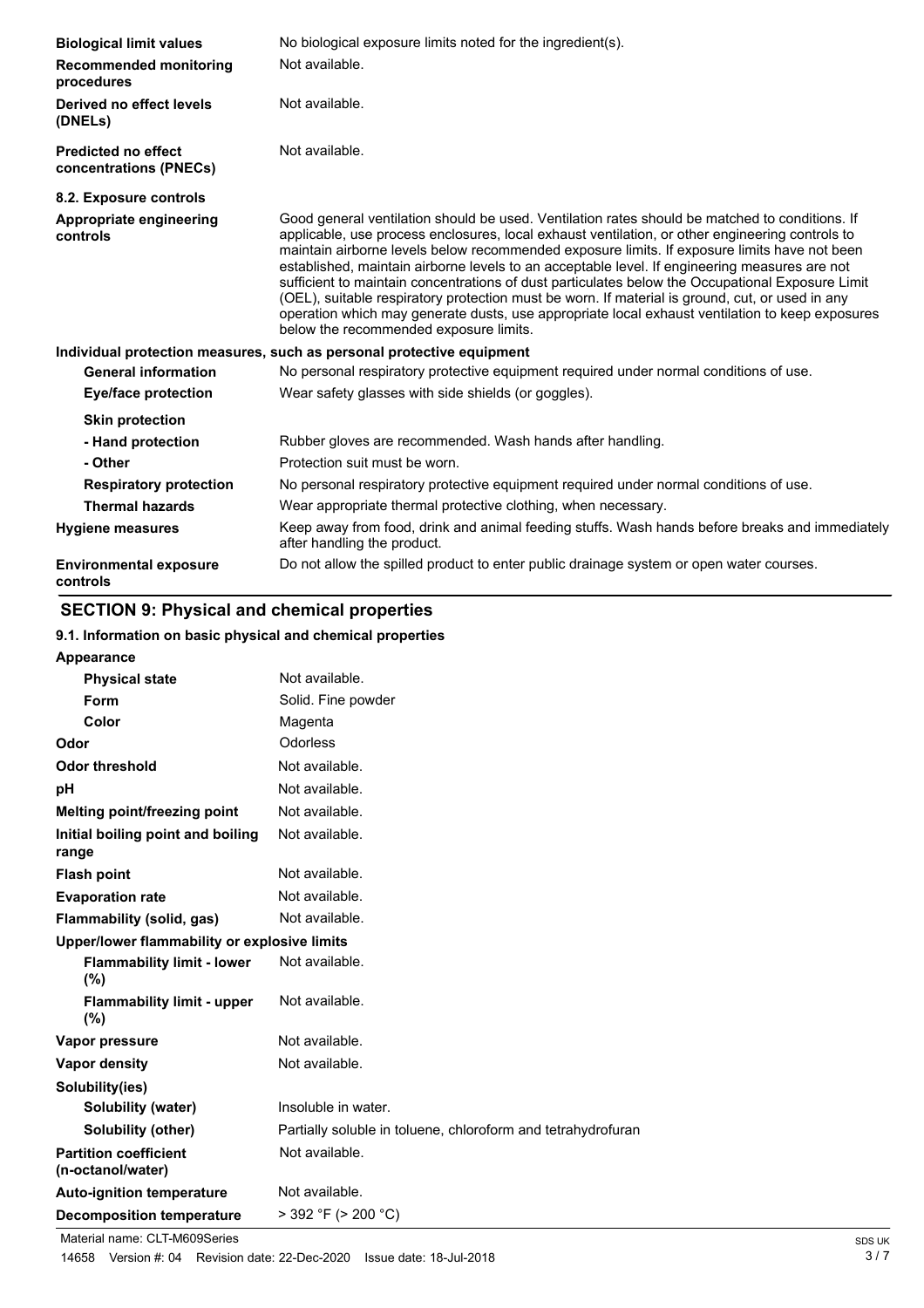| <b>Viscosity</b>            | Not available.            |
|-----------------------------|---------------------------|
| <b>Explosive properties</b> | Not available.            |
| <b>Oxidizing properties</b> | No information available. |
| 9.2. Other information      | Not available.            |

## **SECTION 10: Stability and reactivity**

| 10.1. Reactivity                            | Not available.                                                                                      |
|---------------------------------------------|-----------------------------------------------------------------------------------------------------|
| 10.2. Chemical stability                    | Stable under normal storage conditions.                                                             |
| 10.3. Possibility of hazardous<br>reactions | Not available.                                                                                      |
| 10.4. Conditions to avoid                   | Avoid temperatures exceeding the decomposition temperature. Contact with incompatible<br>materials. |
| 10.5. Incompatible materials                | This product may react with strong oxidizing agents.                                                |
| 10.6. Hazardous<br>decomposition products   | Carbon monoxide and carbon dioxide.                                                                 |

# **SECTION 11: Toxicological information**

| <b>General information</b>                            | Not available.                                                                                                                                                                                                                                                                                                                                                                                                                                                          |  |  |
|-------------------------------------------------------|-------------------------------------------------------------------------------------------------------------------------------------------------------------------------------------------------------------------------------------------------------------------------------------------------------------------------------------------------------------------------------------------------------------------------------------------------------------------------|--|--|
|                                                       | Information on likely routes of exposure                                                                                                                                                                                                                                                                                                                                                                                                                                |  |  |
| <b>Inhalation</b>                                     | Dust may irritate respiratory system. Prolonged inhalation may be harmful.                                                                                                                                                                                                                                                                                                                                                                                              |  |  |
| <b>Skin contact</b>                                   | Dust or powder may irritate the skin.                                                                                                                                                                                                                                                                                                                                                                                                                                   |  |  |
| Eye contact                                           | Dust may irritate the eyes.                                                                                                                                                                                                                                                                                                                                                                                                                                             |  |  |
| Ingestion                                             | Expected to be a low ingestion hazard.                                                                                                                                                                                                                                                                                                                                                                                                                                  |  |  |
| <b>Symptoms</b>                                       | Not available.                                                                                                                                                                                                                                                                                                                                                                                                                                                          |  |  |
| 11.1. Information on toxicological effects            |                                                                                                                                                                                                                                                                                                                                                                                                                                                                         |  |  |
| <b>Acute toxicity</b>                                 | Based on available data, the classification criteria are not met.<br>LD50/oral/rat >5000 mg/kg.                                                                                                                                                                                                                                                                                                                                                                         |  |  |
| <b>Skin corrosion/irritation</b>                      | Based on available data, the classification criteria are not met.<br>Not a known irritant. (OECD 404).                                                                                                                                                                                                                                                                                                                                                                  |  |  |
| Serious eye damage/eye<br>irritation                  | Based on available data, the classification criteria are not met.<br>Not a known irritant. (OECD 405).                                                                                                                                                                                                                                                                                                                                                                  |  |  |
| <b>Respiratory sensitization</b>                      | Not a respiratory sensitizer.                                                                                                                                                                                                                                                                                                                                                                                                                                           |  |  |
| <b>Skin sensitization</b>                             | This product is not expected to cause skin sensitization.                                                                                                                                                                                                                                                                                                                                                                                                               |  |  |
| Germ cell mutagenicity                                | Based on available data, the classification criteria are not met.<br>Negative Ames Test (Test strains: Salmonella typhimurium).                                                                                                                                                                                                                                                                                                                                         |  |  |
| Carcinogenicity                                       | Based on available data, the classification criteria are not met.                                                                                                                                                                                                                                                                                                                                                                                                       |  |  |
| <b>Reproductive toxicity</b>                          | This product is not expected to cause reproductive or developmental effects.                                                                                                                                                                                                                                                                                                                                                                                            |  |  |
| Specific target organ toxicity -<br>single exposure   | Based on available data, the classification criteria are not met.                                                                                                                                                                                                                                                                                                                                                                                                       |  |  |
| Specific target organ toxicity -<br>repeated exposure | Based on available data, the classification criteria are not met.                                                                                                                                                                                                                                                                                                                                                                                                       |  |  |
| <b>Aspiration hazard</b>                              | Based on available data, the classification criteria are not met.                                                                                                                                                                                                                                                                                                                                                                                                       |  |  |
| <b>Mixture versus substance</b><br>information        | Not available.                                                                                                                                                                                                                                                                                                                                                                                                                                                          |  |  |
| <b>Other information</b>                              | Complete toxicity data are not available for this specific formulation<br>Refer to Section 2 for potential health effects and Section 4 for first aid measures.                                                                                                                                                                                                                                                                                                         |  |  |
|                                                       | In a study in rats (H.Muhle) by chronic inhalation exposure to a typical toner, a mild to moderate<br>degree of lung fibrosis was observed in 92% of the rats in the concentration(16mg/m3) exposure<br>group, and a minimal to mild degree of fibrosis was noted in 22% of the animals in the middle<br>(4mg/m3) exposure group. But no pulmonary changes was reported in the lowest (1mg/m3)<br>exposure group, the most relevant level to potential human exposures. |  |  |

# **SECTION 12: Ecological information**

| 12.1. Toxicity                         | The product is not classified as environmentally hazardous. However, this does not exclude the<br>possibility that large or frequent spills can have a harmful or damaging effect on the environment. |
|----------------------------------------|-------------------------------------------------------------------------------------------------------------------------------------------------------------------------------------------------------|
| 12.2. Persistence and<br>degradability | No data is available on the degradability of any ingredients in the mixture.                                                                                                                          |
| 12.3. Bioaccumulative potential        | Not available.                                                                                                                                                                                        |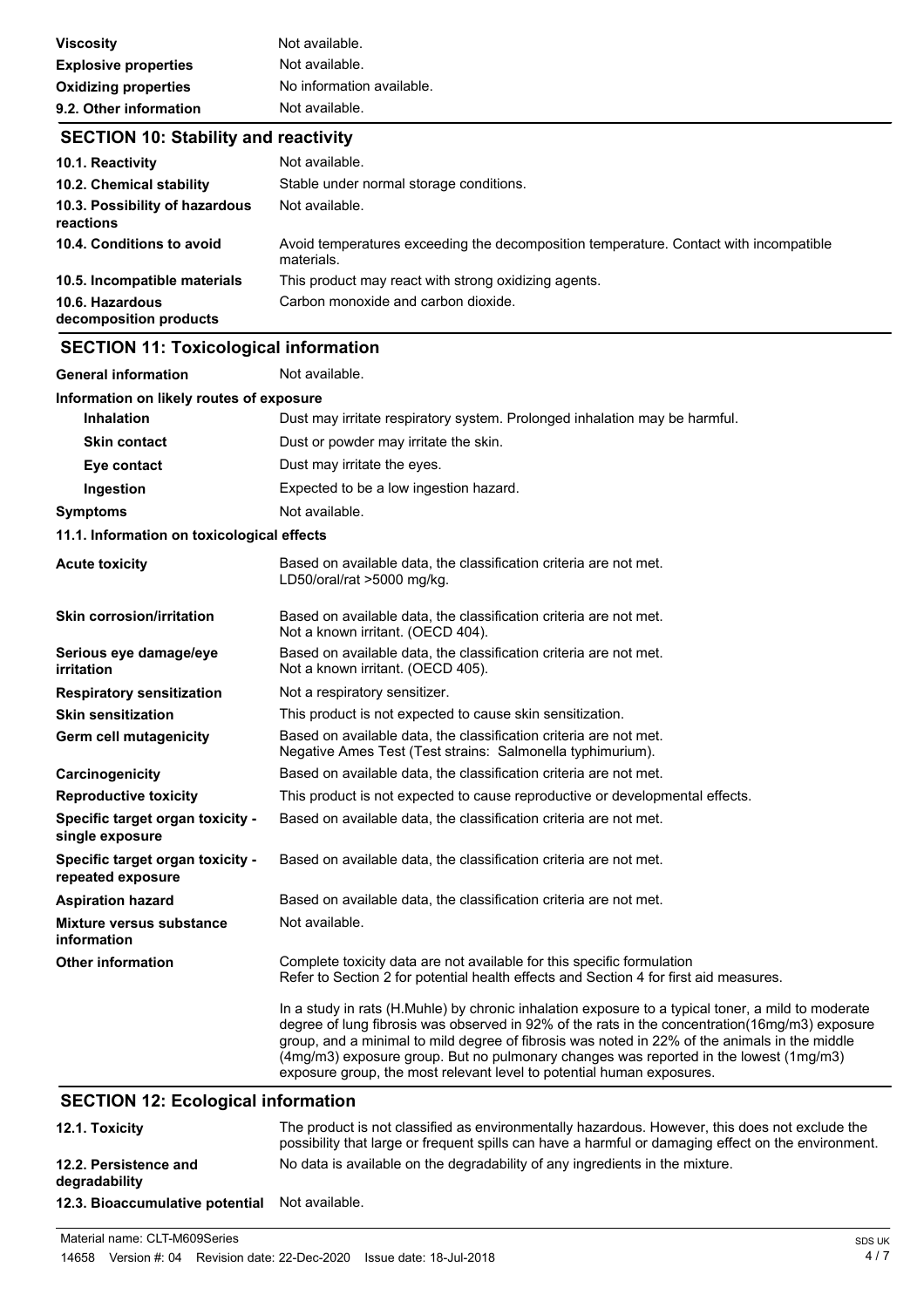| <b>Partition coefficient</b><br>n-octanol/water (log Kow) | Not available.                                                                                                                                                                                                                                                                                                                 |  |
|-----------------------------------------------------------|--------------------------------------------------------------------------------------------------------------------------------------------------------------------------------------------------------------------------------------------------------------------------------------------------------------------------------|--|
| <b>Bioconcentration factor (BCF)</b>                      | Not available.                                                                                                                                                                                                                                                                                                                 |  |
| 12.4. Mobility in soil                                    | Not available.                                                                                                                                                                                                                                                                                                                 |  |
| 12.5. Results of PBT and vPvB<br>assessment               | Not a PBT or vPvB substance or mixture.                                                                                                                                                                                                                                                                                        |  |
| 12.6. Other adverse effects                               | Not available.                                                                                                                                                                                                                                                                                                                 |  |
| <b>SECTION 13: Disposal considerations</b>                |                                                                                                                                                                                                                                                                                                                                |  |
| 13.1. Waste treatment methods                             |                                                                                                                                                                                                                                                                                                                                |  |
| <b>Residual waste</b>                                     | Not available.                                                                                                                                                                                                                                                                                                                 |  |
| Contaminated packaging                                    | Not available.                                                                                                                                                                                                                                                                                                                 |  |
| EU waste code                                             | Not available.                                                                                                                                                                                                                                                                                                                 |  |
| Disposal methods/information                              | Dispose of in compliance with federal, state, and local regulations. Do not shred toner cartridge,<br>unless dust-explosion prevention measures are taken. Do not put toner container into fire; heated<br>toner may cause severe burns. Do not incinerate. Do not allow this material to drain into<br>sewers/water supplies. |  |
|                                                           | HP's Planet Partners (trademark) supplies recycling program enables simple, convenient recycling<br>of HP original inkjet and LaserJet supplies. For more information and to determine if this service<br>is available in your location, please visit http://www.hp.com/recycle.                                               |  |
| <b>SECTION 14: Transport information</b>                  |                                                                                                                                                                                                                                                                                                                                |  |
| <b>DOT</b>                                                |                                                                                                                                                                                                                                                                                                                                |  |
| Not regulated as dangerous goods.                         |                                                                                                                                                                                                                                                                                                                                |  |
| <b>IATA</b>                                               |                                                                                                                                                                                                                                                                                                                                |  |
| Not regulated as dangerous goods.                         |                                                                                                                                                                                                                                                                                                                                |  |
| <b>IMDG</b>                                               |                                                                                                                                                                                                                                                                                                                                |  |
| Not regulated as dangerous goods.                         |                                                                                                                                                                                                                                                                                                                                |  |
| <b>ADR</b>                                                |                                                                                                                                                                                                                                                                                                                                |  |
| Not regulated as dangerous goods.                         |                                                                                                                                                                                                                                                                                                                                |  |

Not regulated as dangerous goods.

**Further information** Not a dangerous good under DOT, IATA, ADR, IMDG, or RID.

### **SECTION 15: Regulatory information**

**15.1. Safety, health and environmental regulations/legislation specific for the substance or mixture**

### **EU regulations**

**Regulation (EC) No. 1005/2009 on substances that deplete the ozone layer, Annex I and II, as amended** Not listed.

**Regulation (EC) No. 850/2004 On persistent organic pollutants, Annex I as amended**

Not listed.

**Regulation (EU) No. 649/2012 concerning the export and import of dangerous chemicals, Annex I, Part 1 as amended** Not listed.

**Regulation (EU) No. 649/2012 concerning the export and import of dangerous chemicals, Annex I, Part 2 as amended** Not listed.

**Regulation (EU) No. 649/2012 concerning the export and import of dangerous chemicals, Annex I, Part 3 as amended** Not listed.

**Regulation (EU) No. 649/2012 concerning the export and import of dangerous chemicals, Annex V as amended** Not listed.

**Regulation (EC) No. 166/2006 Annex II Pollutant Release and Transfer Registry, as amended** Not listed.

**Regulation (EC) No. 1907/2006, REACH Article 59(10) Candidate List as currently published by ECHA** Not listed.

### **Authorizations**

**Regulation (EC) No. 1907/2006, REACH Annex XIV Substances subject to authorization, as amended** Not listed.

### **Restrictions on use**

**Regulation (EC) No. 1907/2006, REACH Annex XVII Substances subject to restriction on marketing and use as amended** Not listed.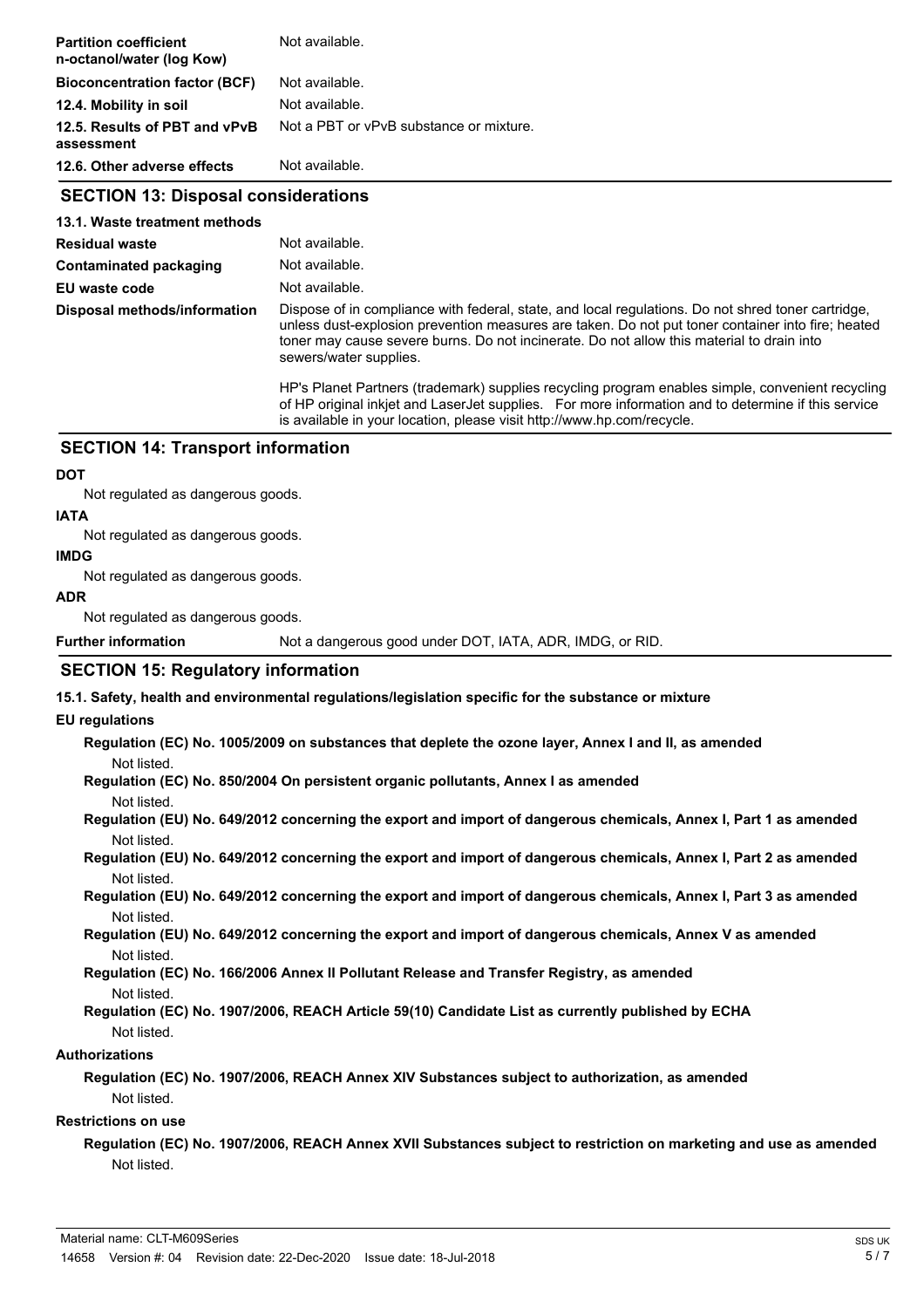| work, as amended                     | Directive 2004/37/EC: on the protection of workers from the risks related to exposure to carcinogens and mutagens at                                                                                                                                                                                              |
|--------------------------------------|-------------------------------------------------------------------------------------------------------------------------------------------------------------------------------------------------------------------------------------------------------------------------------------------------------------------|
| Not listed.                          |                                                                                                                                                                                                                                                                                                                   |
| <b>Other EU regulations</b>          |                                                                                                                                                                                                                                                                                                                   |
|                                      | Directive 2012/18/EU on major accident hazards involving dangerous substances, as amended                                                                                                                                                                                                                         |
| Not listed.                          |                                                                                                                                                                                                                                                                                                                   |
| <b>Other regulations</b>             | All chemical substances in this HP product have been notified or are exempt from notification<br>under chemical substances notification laws in the following countries: US (TSCA), EU<br>(EINECS/ELINCS), Switzerland, Canada (DSL/NDSL), Australia, Japan, Philippines, South Korea,<br>New Zealand, and China. |
| <b>Other information</b>             | This Safety Data Sheet complies with the requirements of Requlation (EU) 2015/830.<br>Classification according to Regulation (EC) No 1272/2008 as amended.                                                                                                                                                        |
| <b>National regulations</b>          | Not available.                                                                                                                                                                                                                                                                                                    |
| 15.2. Chemical safety<br>assessment  | No Chemical Safety Assessment has been carried out.                                                                                                                                                                                                                                                               |
| <b>SECTION 16: Other information</b> |                                                                                                                                                                                                                                                                                                                   |
| <b>References</b>                    | Regulation (EC) No. 1907/2006 of December 18, 2006 concerning the Registration, Evaluation,<br>Authorization and Restriction of Chemicals (REACH) and establishing a European Chemicals<br>Agency (REACH).                                                                                                        |

Regulation (EU) 2015/830 of May 28, 2015 amending Regulation (EC) No. 1907/2006.

Regulation (EC) No. 1272/2008 of December 16, 2008 on classification, labeling and packaging of substances and mixtures, and amendments (CLP). The classification for health and environmental hazards is derived by a combination of calculation

**Information on evaluation method leading to the classification of mixture**

**not written out in full under**

**Sections 2 to 15**

**Disclaimer**

methods and test data, if available. **Full text of any H-statements** None.

**Revision information** 3. Composition / Information on Ingredients: Disclosure Overrides

**Training information** Follow training instructions when handling this material.

This Safety Data Sheet document is provided without charge to customers of HP. Data is the most current known to HP at the time of preparation of this document and is believed to be accurate. It should not be construed as guaranteeing specific properties of the products as described or suitability for a particular application. This document was prepared to the requirements of the jurisdiction specified in Section 1 above and may not meet regulatory requirements in other countries.

This safety data sheet is meant to convey information about HP inks (toners) provided in HP Original ink (toner) supplies. If our Safety Data Sheet has been provided to you with a refilled, remanufactured, compatible or other non-HP Original supply please be aware that the information contained herein was not meant to convey information about such products and there could be considerable differences from information in this document and the safety information for the product you purchased. Please contact the seller of the refilled, remanufactured or compatible supplies for applicable information, including information on personal protective equipment, exposure risks and safe handling guidance. HP does not accept refilled, remanufactured or compatible supplies in our recycling programs.